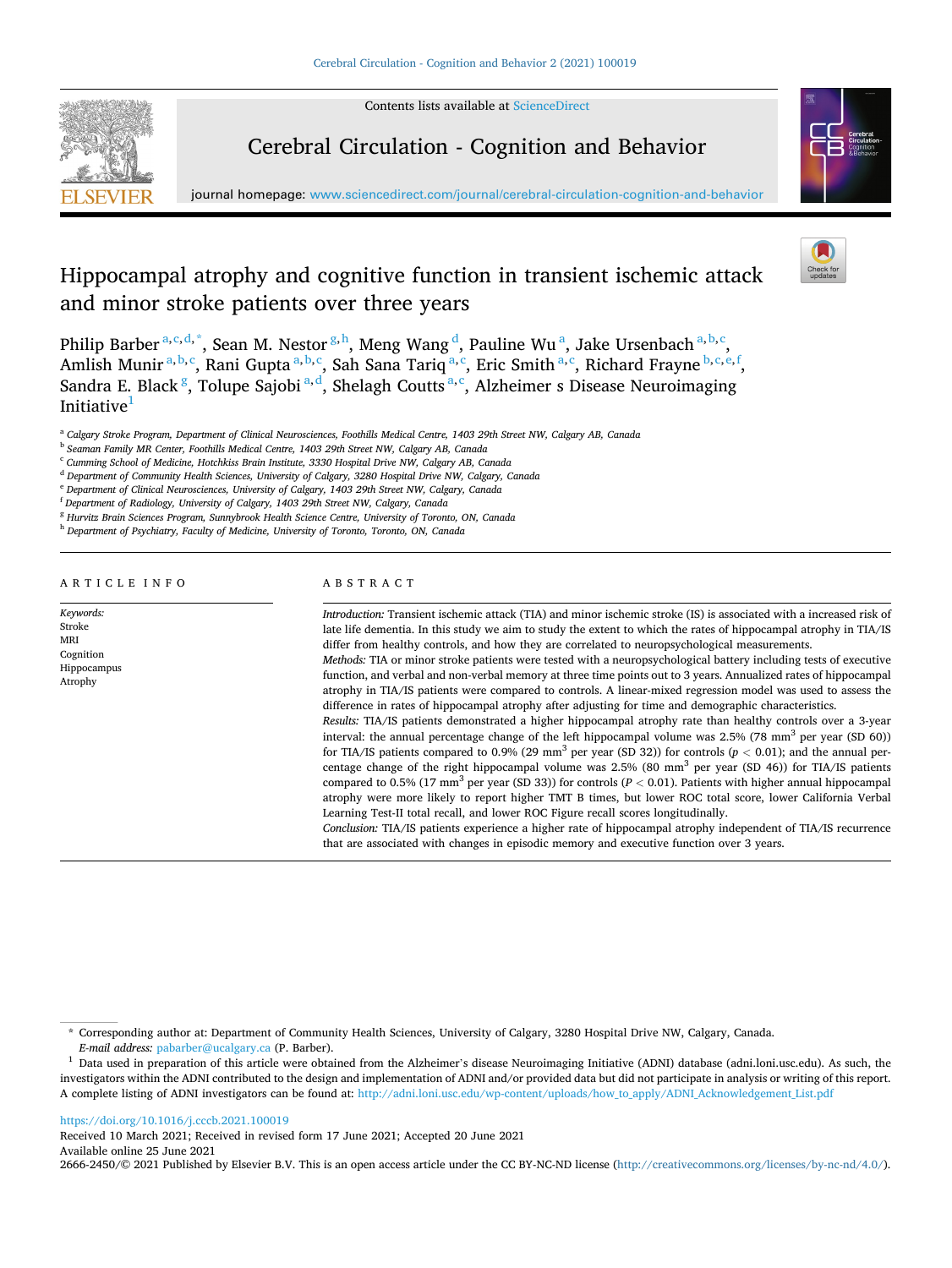# *P. Barber et al.*

*Abbreviations* 

| AD         | Alzheimer's disease                                                                                |
|------------|----------------------------------------------------------------------------------------------------|
| ADNI       | Alzheimer's disease neuroimaging initiative                                                        |
| BMI        | body mass index                                                                                    |
| CATCH      | CT and MRI in the Triage of TIA and minor cerebrovascular<br>events to identify High risk patients |
| CVLT       | Californian Verbal Learning Test                                                                   |
| <b>DS</b>  | digit symbol coding                                                                                |
| FLAIR      | fluid attenuated inversion recovery                                                                |
| <b>FOV</b> | field of view                                                                                      |
| IS.        | ischemic Stroke                                                                                    |
| <b>ICV</b> | intracranial volume                                                                                |
| <b>MRI</b> | magnetic resonance imaging                                                                         |
| NIFTI      | neuroimaging informatic technology initiative format                                               |
| ROI        | region of Interest                                                                                 |
| TE         | echo time                                                                                          |
| TI         | inversion time                                                                                     |
| TIA        | transient ischemic attack                                                                          |
| TR         | repetition time                                                                                    |
|            | TMTA/B trail Making Test A and B                                                                   |
| <b>WM</b>  | white matter                                                                                       |
| WMH        | white matter hyper intensities                                                                     |

# **Background and purpose**

In the absence of cure, prevention has been emphasized as a key element to counteract the dementia epidemic [\[1\]](#page-4-0). Brain atrophy is a downstream effect of neurodegeneration and can be detected in early and even pre-symptomatic stages of the disease. Patients presenting with transient ischemic attack (TIA) and minor ischemic stroke (IS) frequently demonstrate mild cognitive deficits, and epidemiological data identifies that TIA/IS patients have a 4–5  $\times$  fold increase in the risk of dementia [\[2\]](#page-5-0). Therefore, TIA/IS patients are a potential target for early modification of incipient disease processes that precede cognitive impairment through prevention or multi-domain approaches guided by biologically relevant markers.

Cross sectional measurements of brain atrophy patterns are included as core supporting features in many consensus diagnostic guidelines [\[3\]](#page-5-0). Longitudinal atrophy rates have the advantage in that they may indicate progression of disease; individuals can be used as internal controls, which may be important when using such an outcome measure in clinical trials determining therapeutic response. We have previously reported that whole brain atrophy rates are higher in TIA and minor stroke patients than healthy controls [\[4\].](#page-5-0)

The study has two broad aims: (1) to determine whether a validated and robust automated multi atlas-based segmentation method [\[5\]](#page-5-0) for measuring hippocampal rates of atrophy over three years are greater in TIA/IS than healthy controls, and (2) determine whether increased hippocampal atrophy rates are associated with the decline in cognitive tests assessing verbal and visual memory, and executive function over three years.

# **Methods**

# *Study population*

Patients were recruited from the Extended-CATCH (CT *A*nd MRI in the Triage of TIA and minor Cerebrovascular events to identify High risk patients) study at the Foothills Medical center or Calgary Stroke Prevention Clinic from March 2009 to December 2012, while healthy controls were drawn from the Alzheimer's Disease Neuroimaging Initiative (ADNI) study database, (adni.loni.usc.edu), made permissible by the approval of ADNI collaborators. TIA was defined clinically; patients were eligible if they had experienced disturbance of speech and motor function that lasted longer than five minutes but less than 24 h. Minor stroke was defined as persistent focal neurological deficit lasting greater than 24 h with objective severity determined by an NIHSS score of less than four. Demographic and relevant medical information was collected, which included vascular risk factors such as blood pressure, body mass index (BMI), history of hypertension (determined by past medical history or concurrent anti-hypertensive treatment), and diabetes.

Inclusion criteria for Extended CATCH TIA/minor stroke cohort included: (1) age 50–80 years; (2) established vascular risk factors; and (3) the acquisition of serial brain MRI scans at baseline and three years (+/- six months). Exclusion criteria for Extended CATCH TIA/minor stroke cohort included: (1) dementia as defined by the National Institute of Aging-Alzheimer Association Criteria [\[6\];](#page-5-0) (2) other central nervous system diseases (e.g., MS), alcoholism, substance abuse; (3) comorbidities that could significantly interfere with cognitive performance and functional outcome (e.g., recent coronary bypass surgery, comorbidities), (4) English as a second language, and (5) the inability to complete neuropsychological testing. The University of Calgary Conjoint Health Research Ethics Board formally approved the study, and all patients provided written informed consent prior to participation.

ADNI inclusion criteria for healthy controls included a Mini Mental State Examination score between 24 and 30; a Clinical Dementia Rating of 0, no indication of depression, Mild Cognitive Impairment, or dementia, cognitively normal; low vascular risk with modified Hachinski score ≤ 4; Geriatric Depression Scale *<* 6, and normal memory function.

# *Clinical data collection*

At study entry, baseline evaluation included clinical review, fasting cholesterol, glucose, and renal function. Blood pressure (BP) measurement was recorded from average of three sitting BPs at baseline and each subsequent visit.

# *Image acquisition*

#### *Extended CATCH TIA/minor stroke cohort*

To evaluate whole brain atrophy rates, TIA/IS patients underwent a T1-weighted volumetric acquisition using a 3T scanner (Signa NV/i or Discovery 750; General Electric Healthcare, Waukesha, WI). Highresolution T1 images were acquired at baseline (within 48 h of symptoms) and at follow-up (TE/TR= 2.73 ms/7.0 ms, flip angle =  $8^\circ$ , TI=650 ms, acquisition matrix = 256  $\times$  256). 3D FLAIR (TE/TR/flip angle 140 ms/ 9000 ms/ 90°, acquisition matrix = 256  $\times$  256) were acquired at the same time points.

The segmentation of white matter hyperintensities (WMHs) volume (corrected for total intracranial volume) were calculated using Cerebra-WML software, a semi-automated software measured the volume (ml) of white matter lesions segmentation is based on the global threshold and contrast between the different anatomical regions of the brain as previously described [\[4\]](#page-5-0), following international recommendations for the reporting, image acquisition and analysis of small vessel disease [\[7\].](#page-5-0)

# *ADNI healthy controls*

ADNI healthy controls were imaged using the standardized ADNI protocol (adni.loni.usc.edu/methods/documents/MRI-protocols). Initial inspection of the ADN1-and ADNI GO database revealed 417 healthy controls, and then randomly identified 41 healthy controls that met the age inclusion criteria, and had undergone 3T MRI at baseline, and follow up at three years  $\pm$  6 months ( $N = 183$ ). Subjects were not age matched as the average age was 75 and there were too few ADNI controls to match with the Ex-CATCH subjects who were on average much younger. Controls were arranged in the ascending order by their research ID and a random number generator was used to select 1 in 4 control subjects. As a result, 41 ADNI subjects were identified and included in the study. 3T MRI data was download from the ADNI website and included MRIs obtained on instruments from three scanner vendors (Siemens Medical Solutions,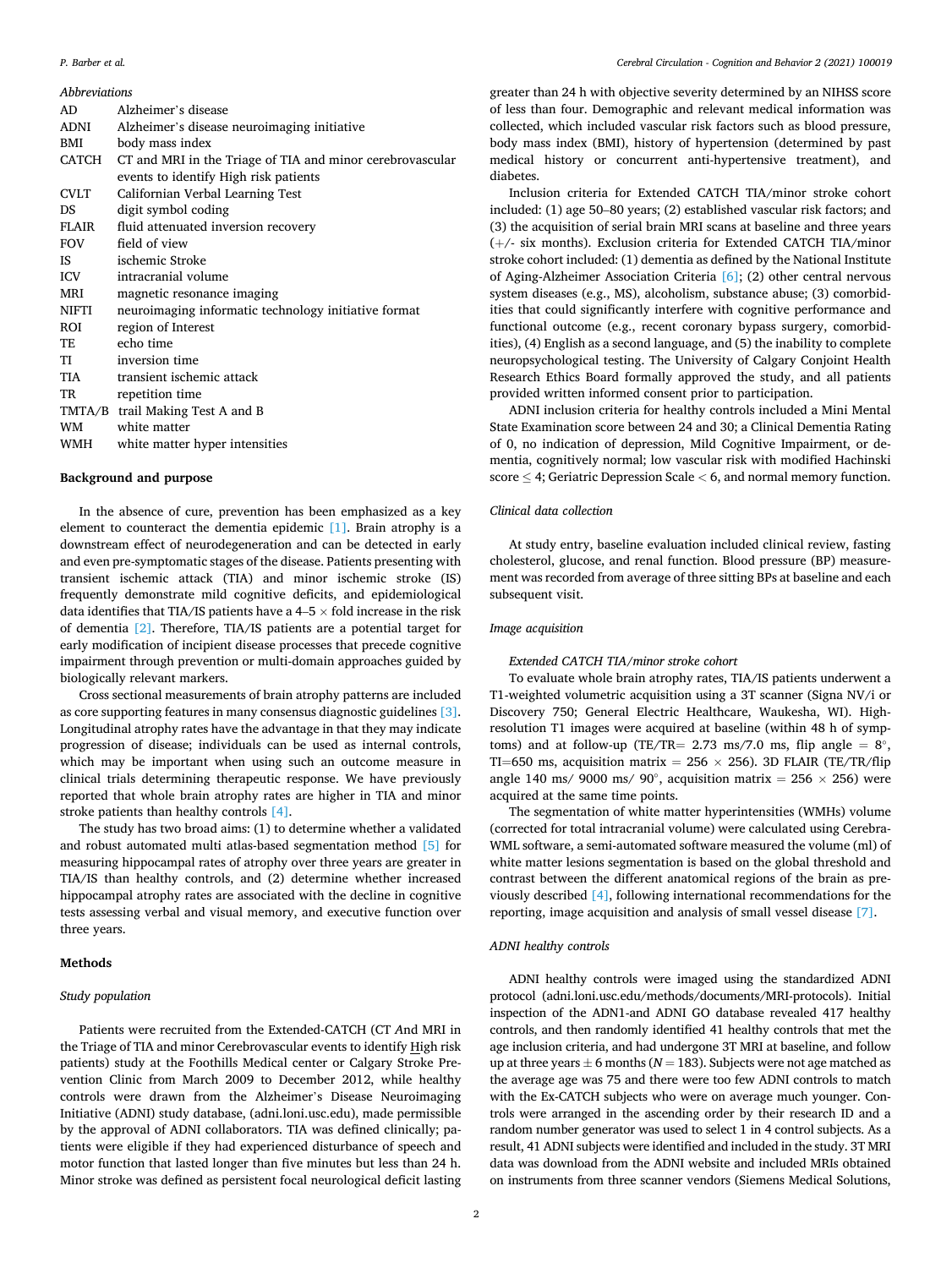<span id="page-2-0"></span>Phillips, and General Electric Healthcare). MR protocols included the acquisition of sagittal high-resolution volumetric T1-weighted, inversion recovery prepared, structural images, and 3D FLAIR. MPRAGE (or vendor equivalent) high resolution T1 sequences were acquired (TE=min full echo, TR=2300, TI=900 ms, acquisition matrix = 256  $\times$  256  $@1 \times 1 \times 1$ mm)) and 3D FLAIR (Effective TE=119, TR=4800, T1=1650, acquisition matrix=256  $\times$  256 @ 1.2  $\times$  1  $\times$  1 mm).

# *Image analysis*

*Measurement of baseline brain, cortical gray matter and white matter volume* 

SIENAX (Structural Imaging Evaluation Using Normalization of Atrophy, Cross-sectional) was used to measure the brain volume, normalized for head size, cortical gray and white matter volume. Image analysis using SIENAX consists of four main steps: brain extraction, registration to MNI152 standard template, standard-space masking, tissue-type segmentation and calculation of total brain volume.

# **Image quality assurance and analysis**

Quality assurance was performed to detect image distortion to assess the adequacy of key image properties including image uniformity, image contrast and signal-to-noise. Image quality was graded according to neck and head movement, quality of registration, and intensity inhomogeneity.

The FSL BET algorithm was first applied to all T1 MR datasets to remove the skull (FSL, FMRIB, Oxford, UK). All subjects with longitudinal data available had his/her follow-up T1 MRIs at three years linearly registered to the corresponding baseline MRI (FSL's "FLIRT" 6 ◦ of freedom registration algorithm). Next, to reduce bias between baseline and follow-up MRIs, we computed halfway forward and backward transformations for each image pair, using the FLIRT "avscale" algorithm. These intermediate transformations represented half the distance between a subject's baseline and follow-up MRI. The forward and backward intermediate transformations were then applied to the baseline and follow-up MRIs, respectively to reconstruct an intermediate image for each time point. This step ensured that all follow-up scans were linearly aligned.

Hippocampal volume was computed using the Sunny Brook Hippocampal Volumetry (SBHV) tool, which is a fully automated, multi-atlas and registration-based segmentation technique [\[5\]](#page-5-0). The SBHV tool compares a given MRI to a series of MRI templates (library) with manually traced hippocampal labels, and based on an image similarity metric, selects the optimal templates/labels for propagation to the individual T1 image. This technique uses rigorous criteria for developing the atlas-based segmentation by considering several minimum requirements. These included a common pipeline for label generation. A single expert operator (SMN) labeled all template MRIs for consistency and according to standard hippocampal segmentation protocols. These images and corresponding labels are then nonlinearly registered to the individual T1 MRI in intermediate space and fused using a voting strategy. SBHV has been previously validated using the ADNI dataset, and achieved high accuracy compared to manual labels in healthy elders and persons with dementia [\[5\].](#page-5-0)

#### **Neuropsychological assessment**

A modified version of the Canadian Stroke Network and National Institute on Neurological Disorders and Stroke Vascular Cognitive Impairment battery was used [\[8\]](#page-5-0) 90-days post ictus, and then at three years. Specifically, the tests used were: Trail Making Test (Parts A and B), WAIS-III Digit Symbol Coding, Controlled Oral Word Association Task (COWAT), Boston Naming Test second edition – short form, California Verbal Learning Test – II (CVLT), Rey Osterrieth Complex Figure Task, Boston Diagnostic Aphasia Examination third edition – Complex

#### **Table 1**

Demographic, vascular risk factors, and hippocampal atrophy rates for TIA/IS patients and healthy controls (SD, standard deviation).

| Characteristics                                                            | Patient Group                                   | Healthy<br>Volunteer<br>Group | $\boldsymbol{P}$    |           |
|----------------------------------------------------------------------------|-------------------------------------------------|-------------------------------|---------------------|-----------|
| Number of subjects, n                                                      | 77                                              | 41                            |                     |           |
| Age, years (mean $\pm$ SD)                                                 | $65.0 \pm 12.4$                                 | $75.0 \pm 5.7$                | < 0.01              |           |
| Gender, males (%)                                                          | 62 (80.5%)                                      | 18 (43.9%)                    | ${<}0.01$           |           |
| Hypertension, n (%)                                                        | 39 (50.7%)                                      | 21 (51.2%)                    | 0.95                |           |
| Diabetes, n (%)                                                            | 12 (15.6%)                                      | $0(0\%)$                      | 0.01                |           |
| BMI (kg/m <sup>2</sup> ) (mean $\pm$<br>SD)                                | $27.0 \pm 4.0$                                  | $26.0 \pm 4.3$                | 0.11                |           |
| WMH*1000 (mm <sup>3</sup> ,<br>mean $\pm$ SD)                              | $10.7 \pm 9.2$                                  | $3.2 \pm 1.9$                 | $<$ 0.01            |           |
| Baseline volume of left<br>hippocampus $(mm3,$<br>$mean \pm SD$ )          | $3205.4 \pm 420.0$                              | $3144.8 \pm$<br>416.4         | 0.31                |           |
| Baseline volume of<br>right hippocampus<br>$\text{(mm}^3$ , mean $\pm$ SD) | $3341.9 \pm 460.5$                              | $3240.1 \pm$<br>414.2         | 0.18                |           |
| Baseline volume of<br>total hippocampus<br>$(mm3, mean \pm SD)$            | $6547.2 \pm 855.2$                              | 6384.9 $\pm$<br>809.0         | 0.17                |           |
| Total (mean $\pm$ SD)                                                      | Absolute Annual<br>Volumetric<br>change $(mm3)$ | $158.4 \pm 86.9$              | 45.4 $\pm$<br>54.9  | < 0.01    |
|                                                                            | Relative change<br>annually                     | $4.9\% \pm 2.7\%$             | $1.4\% \pm$<br>1.7% | < 0.01    |
| Left (mean $\pm$ SD)                                                       | Absolute Annual<br>Volumetric<br>change $(mm3)$ | $78.2 \pm 60.2$               | $28.6 \pm$<br>31.5  | < 0.01    |
|                                                                            | Relative change<br>annually                     | $2.5\% \pm 1.8\%$             | $0.9\% \pm$<br>1.0% | < 0.01    |
| Right (mean $\pm$ SD)                                                      | Absolute Annual<br>Volumetric<br>change $(mm3)$ | $80.2 \pm 46.2$               | $16.8 \pm$<br>32.5  | < 0.01    |
|                                                                            | Relative change<br>annually                     | $2.5\% \pm 1.5\%$             | $0.5\% \pm$<br>1.0% | ${<}0.01$ |

Ideational Material subtest, and CLOX1 clock drawing task. The cognitive tests were measured at baseline, year 1, and year 3 follow-ups.

# **Statistical analysis**

Sample characteristics at baseline were described using descriptive statistics and frequency distributions. Differences between TIA/IS patients and ADNI controls were compared using independent *t*-test or Wilcoxon rank-sum test (if data were skewed) and Chi-square (or Fisher's exact if the number of cells was *<* 5) tests. Our regression analysis aimed to determine whether Extended CATCH patients had increased hippocampal atrophy rates. A linear mixed-effects (LME) regression model with randomly varying intercepts that allow for different variances between TIA and control groups was employed to compare atrophy rates between Extended-CATCH and ADNI data. The model incorporated potential confounders as fixed factors, which included age (years), sex (female), time since the first MRI (years), brain volume, and vascular risk factors including history of hypertension, WMH volume (mL) and BMI. Moreover, in order to examine if annualized hippocampal atrophy rate is associated with cognitive functioning (defined by the selected cognitive tests) changes over time, LME models with randomly varying intercepts was used, with consideration of years at cognitive measures (baseline, year 1, and year 3), age (years), sex (female), brain volume, baseline hippocampal volume, and vascular risk factors including history of hypertension, white-matter hyperintensity volume (mL) and BMI. These analyses were conducted in STATA 13.0.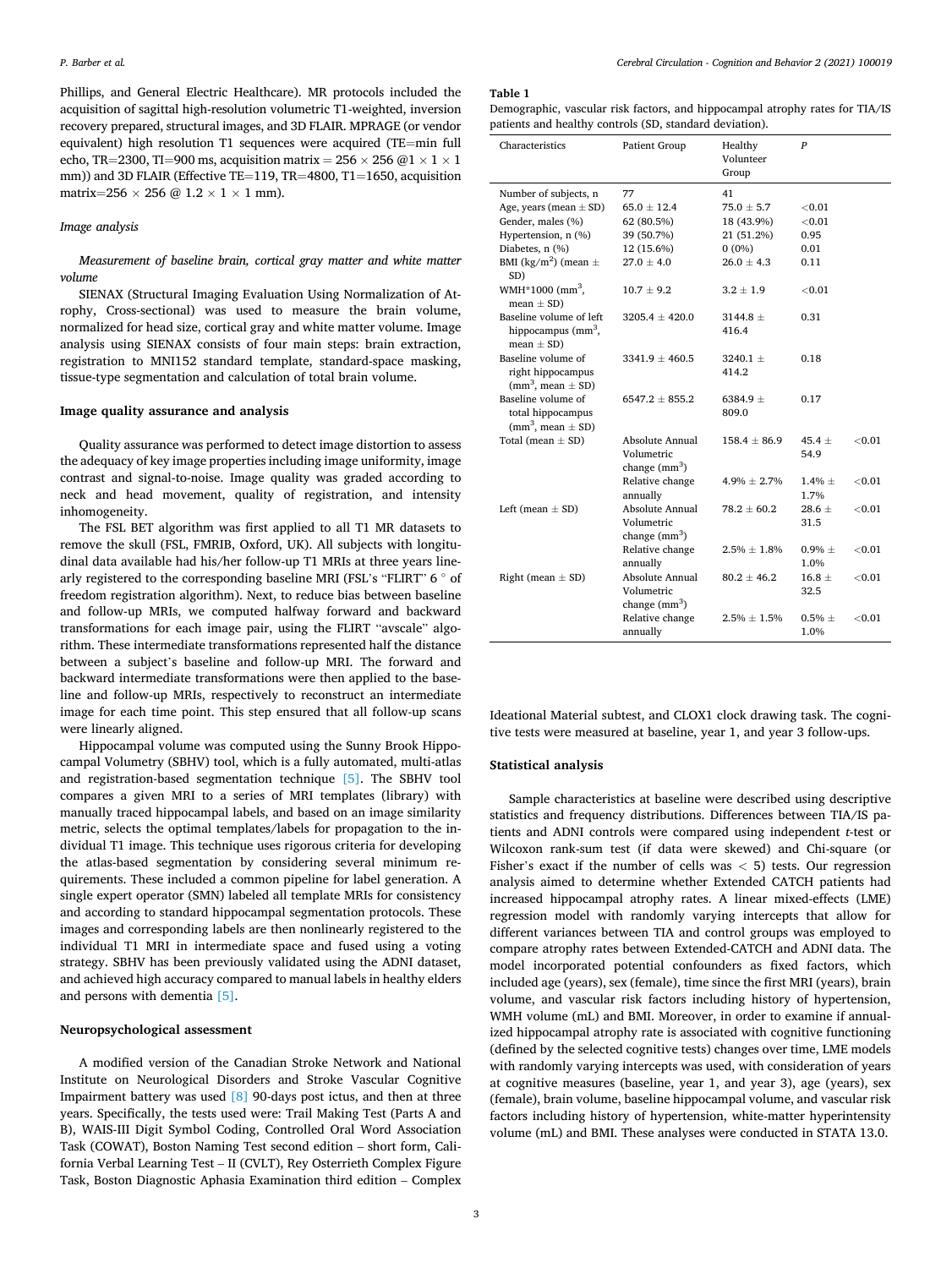<span id="page-3-0"></span>

**Fig. 1.** Box plot showing annualized hippocampal atrophy (A-left; B-right; C-total in TIA/minor stroke patients and healthy controls.

### **Table 2**

A linear mixed effects model comparing longitudinal change in total hippocampal volume (HV) between TIA/IS patients and ADNI healthy controls, adjusting for demographic characteristics and vascular risk factors.

| Effect                          | Left HV change $(mm3)$<br>Estimate [95% CI] | <i>p</i> values | Right HV change $(mm3)$<br>Estimate [95% CI] | <i>p</i> values | Total HV change (mm <sup>3</sup> )<br>Estimate [95% CI] | <i>p</i> values |
|---------------------------------|---------------------------------------------|-----------------|----------------------------------------------|-----------------|---------------------------------------------------------|-----------------|
| TIA/IS vs control               | $-17.9$ [ $-194.9$ , 159.1]                 | 0.84            | $23.9$ [-165.0, 212.8]                       | 0.80            | $6.2$ [-343.8, 356.2]                                   | 0.972           |
| Years from the first scan       | $-28.7$ [ $-38.1, -19.2$ ]                  | < 0.01          | $-16.8$ [ $-26.5, -7.2$ ]                    | $<$ 0.01        | $-45.5$ [ $-61.8$ , $-29.2$ ]                           | $<$ 0.001       |
| TIA * years from the first scan | $-49.3$ [ $-65.7, -33.0$ ]                  | < 0.01          | $-62.5$ [ $-76.6$ , $-48.4$ ]                | < 0.01          | $-111.8$ [ $-137.2$ , $-86.5$ ]                         | ${<}0.001$      |
| Age                             | $-7.8$ [ $-15.3$ , $-0.3$ ]                 | 0.04            | $-7.3$ [ $-15.4$ , 0.7]                      | 0.07            | $-15.1$ [ $-29.9$ , $-0.3$ ]                            | 0.047           |
| Female vs male                  | $-179.8$ [ $-329.0, -30.6$ ]                | 0.02            | $-146.8$ [ $-306.6$ , 13.0]                  | 0.07            | $-326.2$ [ $-622.4$ , $-30.0$ ]                         | 0.031           |
| WMH volume $\text{mm}^3$ )      | $-12.7$ [ $-21.6$ , $-3.7$ ]                | $<$ 0.01        | $-12.6$ [ $-22.2, -3.1$ ]                    | 0.01            | $-25.2$ [ $-42.9$ , $-7.5$ ]                            | 0.005           |
| Brain volume $\text{mm}^3$ )    | $0.9[-0.1, 1.9]$                            | 0.19            | $1.2$ [-0.1, 2.2]                            | 0.14            | $2.1$ [0.1, 4.1]                                        | 0.042           |
| <b>BMI</b>                      | $10.8$ [-5.3, 26.9]                         | 0.19            | $16.8$ [-0.5, 34.0]                          | 0.06            | $27.6$ [-4.4, 59.6]                                     | 0.091           |
| Hypertension (Yes vs no)        | $-87.6$ [ $-218.3$ , 43.2]                  | 0.01            | $-101.7$ [ $-241.5$ , 38.1]                  | 0.15            | $-189.1$ [ $-448.3$ , 70.2]                             | 0.153           |

# **Table 3**

Rates of hippocampal atrophy (mm<sup>3</sup> per annum) is associated with a decline in neuropsychological tests for verbal and visual memory, and executive function.

| Trail Making B<br>Effects | <b>ROC Total Score</b><br>Estimate (95% CI) | <i>p</i> values        | <b>CVLT Delayed Recall</b><br>Estimate (95% CI) | <i>p</i> values          | <b>ROC Figure Recall</b><br>Estimate (95% CI) | <i>p</i> values | Estimate (95% CI) | <i>p</i> values |
|---------------------------|---------------------------------------------|------------------------|-------------------------------------------------|--------------------------|-----------------------------------------------|-----------------|-------------------|-----------------|
| Left annual atrophy       | 0.23                                        |                        | $-0.01$                                         |                          | $-0.04$                                       |                 | $-0.04$           |                 |
|                           | [0.13, 0.33]                                | < 0.01                 | $[-0.02, -0.003]$                               | 0.01                     | $[-0.08, -0.01]$                              | 0.02            | $[-0.05, -0.02]$  | < 0.01          |
| Right annual atrophy      | 0.16                                        |                        | $-0.01$                                         |                          | $-0.04$                                       |                 | $-0.03$           |                 |
|                           | [0.01, 0.32]                                | 0.04                   | $[-0.02, 0.003]$                                | 0.14                     | $[-0.09, 0.01]$                               | 0.11            | $[-0.05, 0.001]$  | 0.06            |
| Total annual atrophy      | 0.16                                        |                        | $-0.01$                                         |                          | $-0.03$                                       |                 | $-0.02$           |                 |
|                           | [0.08, 0.23]                                | < 0.01                 | $[-0.02, -0.002]$                               | 0.01                     | $[-0.05, -0.01]$                              | 0.01            | $[-0.04, -0.01]$  | < 0.01          |
|                           | Trail Making B                              | <b>ROC Total Score</b> | <b>CVLT Delayed Recall</b>                      | <b>ROC Figure Recall</b> |                                               |                 |                   |                 |
| Effects                   | Estimate (95% CI)                           | <i>p</i> values        | Estimate (95% CI)                               | $p$ values               | Estimate (95% CI)                             | <i>p</i> values | Estimate (95% CI) | <i>p</i> values |
| Left annual atrophy       | 0.23                                        |                        | $-0.01$                                         |                          | $-0.04$                                       |                 | $-0.04$           |                 |
|                           | [0.13, 0.33]                                | < 0.01                 | $[-0.02, -0.003]$                               | 0.01                     | $[-0.08, -0.01]$                              | 0.02            | $[-0.05, -0.02]$  | < 0.01          |
| Right annual atrophy      | 0.16                                        |                        | $-0.01$                                         |                          | $-0.04$                                       |                 | $-0.03$           |                 |
|                           | [0.01, 0.32]                                | 0.04                   | $[-0.02, 0.003]$                                | 0.14                     | $[-0.09, 0.01]$                               | 0.11            | $[-0.05, 0.001]$  | 0.06            |
| Total annual atrophy      | 0.16                                        |                        | $-0.01$                                         |                          | $-0.03$                                       |                 | $-0.02$           |                 |
|                           | [0.08, 0.23]                                | < 0.01                 | $[-0.02, -0.002]$                               | 0.01                     | $[-0.05, -0.01]$                              | 0.01            | $[-0.04, -0.01]$  | < 0.01          |

#### **Results**

#### *Patient and ADNI control subject characteristics*

A total of 90 patients were recruited to the Extended-CATCH study of which 77 had two serial MRI scans (baseline and at approximately three years). These TIA/IS participants were compared to 41 ADNI healthy controls randomly selected according to the inclusion criteria of the study. TIA/IS and healthy volunteer demographics and vascular risk factor data are summarized in [Table 1](#page-2-0). TIA/IS on average were significantly younger than the healthy controls (*P <* 0.01), proportionally had more males ( $P < 0.01$ ), and diabetes ( $P = 0.01$ ). Neuropsychological testing was performed for the patient group on average  $111 \pm 24$  days post TIA/IS and then after 3 years (mean  $1130 \pm 43$  days). During the study period none of the Extended-CATCH patients had documented recurrent stroke or TIA.

# **Hippocampal rates of atrophy**

TIA/IS patients demonstrated higher annualized atrophy rates for both the left and right hippocampi compared to healthy controls over a 3-year interval (Fig. 1). The annual percentage change of the left hippocampal volume was 2.5% (78 mm<sup>3</sup> per year (SD = 60) for TIA/IS patients compared to 0.9% (28 mm<sup>3</sup> per year (SD =32)) for healthy controls was statistically different (*P <* 0.01); and the annual percentage change of the right hippocampal volume was  $2.5\%$  (80 mm<sup>3</sup> per year  $(SD = 46)$ ) for stroke/TIA patients compared to 0.5% (17 mm<sup>3</sup> per year (SD =33) for healthy controls was statistically different (*P <* 0.01) . The linear mixed effect model showed that the change of total hippocampal volume over time were different between TIA/IS group and volunteer groups, after adjusting for age, sex, WMH, brain volume, BMI, and hypertension (Table 2). Specifically, on average at Year 3 the total hippocampal volume for the TIA/minor stroke group was 329 mm<sup>3</sup> lower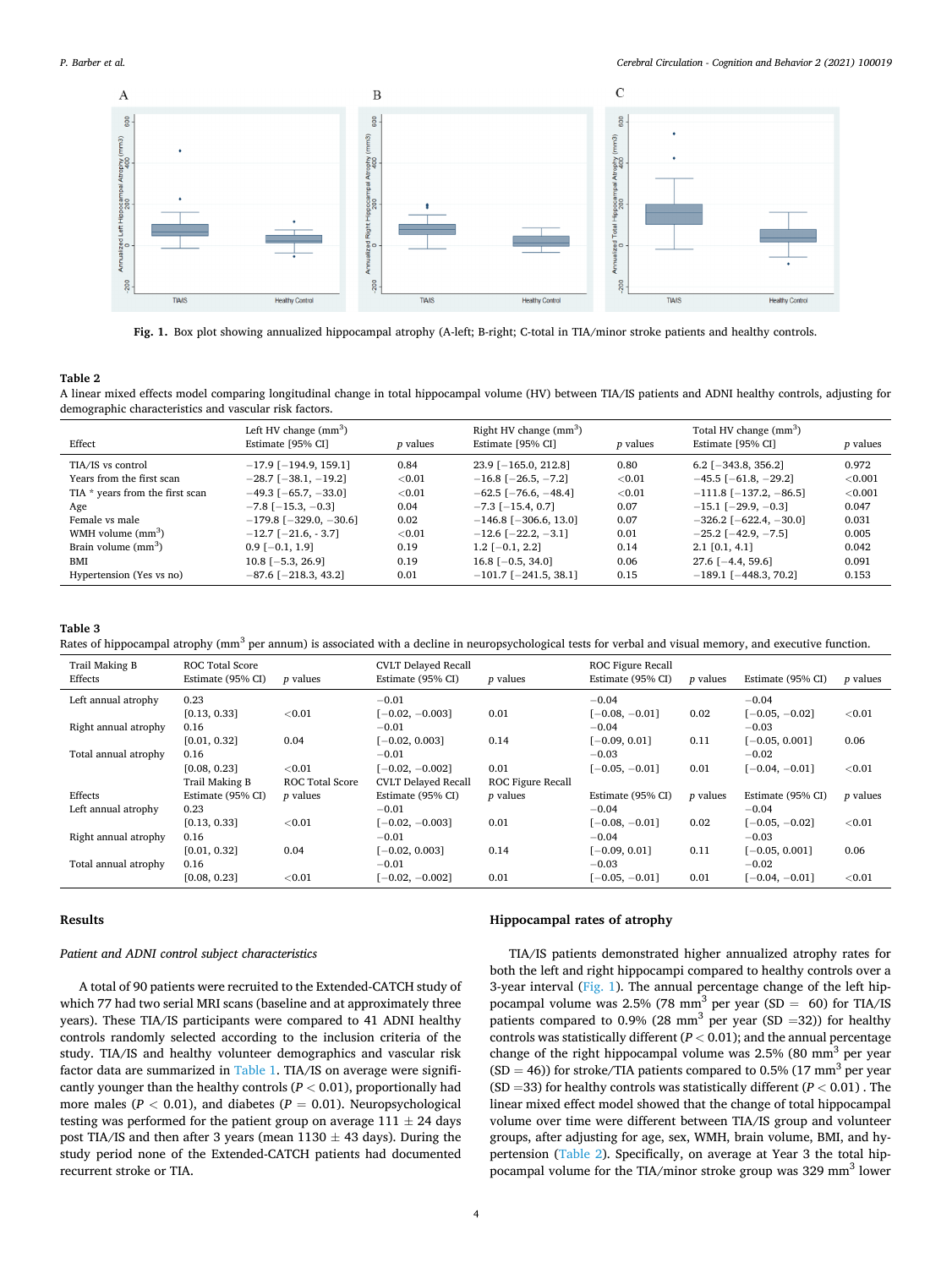<span id="page-4-0"></span>with 95% confidence interval (CI) =  $[-679, 20]$ , compared with the total hippocampal volume for the healthy volunteer group.

# **Neuropsychological correlates of atrophy**

The relationship between neuropsychological test scores and atrophy rates over 3 years are shown in [Table 3.](#page-3-0) Patients with higher left annual hippocampal atrophy were more likely to have lower ROC total score, California Verbal Learning Test-II (CVLT) total recall, and ROC Figure recall scores longitudinally, after adjusting for age, sex, hippocampal volume at baseline, brain volume, hypertension, BMI, and WMH. Specifically, for every  $1 \text{ mm}^3$  increase of the annual left hippocampal atrophy, the estimated average of ROC Figure Recall score would decrease 0.04 units (95% CI  $-0.05$  to  $-0.02$ ]. We found that higher left and right annual hippocampal atrophy were associated with greater increases in Trail Making times, indicting worse performance, after adjusting for age, sex, hippocampal volume at baseline, brain volume, hypertension, BMI, and WMH. For example, for every 1 mm3 each increase of the annual left hippocampal atrophy was associated with an increase in Trail Making time of 0.23 s (95% CI 0.13 to 0.33).

# **Conclusions**

In this study, our data show that patients with TIA/IS had higher rates of hippocampal atrophy over three years compared with healthy controls. In patients with TIA/IS, we found that hippocampal rates of atrophy predicted the change neuropsychological cognitive performance affecting episodic memory, specifically verbal and visual memory, and executive function over 3 years. Moreover, progression of hippocampal atrophy in the left and right hippocampus predicted further decline in neuropsychological variables, and were associated with a change in the delayed responses on verbal and visual memory tests, and an increase in timed response on the Trail Making Test B test (executive function). We were able to demonstrate a relationship with hypertension and BMI (but statistically significant) with increased rates of left hippocampal atrophy, but not with diabetes. To our knowledge, this study is the first to identify increased hippocampal atrophy rates in non-demented patients following TIA and minor stroke, and concur with a post mortem study which showed reduced hippocampal neuronal density measurements in post stroke dementia [\[9\]](#page-5-0).

We found a relationship between WMH, a surrogate of small vessel cerebrovascular disease, and symmetrical hippocampal atrophy. Hippocampal atrophy in small vessel disease is well described in patients with and without evidence of amyloid plaques [\[10\],](#page-5-0) and up to 50% of post-stroke patients will develop dementia [\[11\]](#page-5-0). We have demonstrated that there was a significant change in hippocampal volume over 3 years that was temporally related to the incident stroke, perhaps implicating both humoral or inflammatory mechanisms [\[12\],](#page-5-0) as well as linking stroke with incipient neurodegenerative disease [\[13\]](#page-5-0). This observation is in line with current evidence that both the burden of WMH and amyloid positively independently contribute to disproportionate hippocampal atrophy in non-demented individuals [\[14\].](#page-5-0) A previous study investigating subfield hippocampal atrophy showed similar patterns of atrophy in cerebrovascular disease and early AD [\[15\].](#page-5-0) Our data also supports other studies that have concluded that neuronal cell loss exemplified by hippocampal atrophy is specific to cognitive decline independent of etiology (i.e., AD versus vascular disease) [\[16\].](#page-5-0) Future studies such as the PREVENT Study, will aim to explore temporal patterns of disease using markers of early neurodegenerative and vascular disease (structural and functional MRI, fluid biomarkers including amyloid abeta 1–42 and tau) with phenotypic expression of cognitive profiles in minor stroke and transient ischemic attack patients [\[17\]](#page-5-0).

This study has several limitations. The use of ADNI healthy controls is a potential source of bias; however, there is precedence for their use in similar comparison studies  $[18,19]$  $[18,19]$  $[18,19]$ . We attempted to mitigate selection bias by randomly selecting ADNI healthy controls. Additionally, we

were not able to adequately match the minor stroke/TIA group and ADNI healthy controls for age and gender because ADNI healthy controls are considerably older than those patients in the Extended-CATCH cohort had a propensity of females. Therefore, age matching Extended-CATCH patients ADNI healthy controls was not possible considering the CATCH cohort were much younger and we were also constrained by the availability of serial MRIs that were acquired at similar times apart. For this reason, the ADNI healthy controls were on average 10-years older than the TIA/IS group. Needless to say, despite the ADNI healthy controls being older, their baseline hippocampal volume was not significantly different from the TIA/IS cohort. This raises the interesting phenomenon that the hippocampal atrophy rate possibly increased after stroke. Additionally, the percentage annualized change in hippocampal volume in our ADNI healthy control group conforms with previously published data [\[20\]](#page-5-0).

In summary, this study demonstrates that patients presenting with TIA/IS have higher rates of hippocampal atrophy than healthy controls over a 3-year period, allowing for adjustments of age, time, and vascular risk factors. We also demonstrated that hippocampal atrophy was positively associated with a decline in cognition, most profoundly observed in visual memory, following TIA/IS. Future work should investigate the processes by which distributed and specific tissue loss may occur in regions beyond the infarction, which may offer new targets for drug development. The early detection and precise measurement of hippocampal atrophy will inform future clinical dementia prevention trial design, including sample size calculations which have traditionally depended on cognitive outcome measures.

# **Disclosures**

None

# **Acknowledgments**

The CATCH study and the baseline imaging was funded by the Canadian Institute of Health Research Operating Grant.

Data collection and sharing for this project was funded by the Alzheimer's Disease Neuroimaging Initiative (ADNI) (National Institutes of Health Grant U01 AG024904) and DOD ADNI (Department of Defense award number W81XWH-12-2-0012). ADNI is funded by the National Institute on Aging, the National Institute of Biomedical Imaging and Bioengineering and through generous contributions from the following: AbbVie, Alzheimer's Association; Alzheimer's Drug Discovery Foundation; Araclon Biotech; BioClinica, Inc.; Biogen; Bristol-Myers Squibb Company; CereSpir, Inc.; Cogstate; Eisai Inc.; Elan Pharmaceuticals, Inc.; Eli Lilly and Company; EuroImmun; F. Hoffmann-La Roche Ltd and its affiliated company Genentech, Inc.; Fujirebio; GE Healthcare; IXICO Ltd.; Janssen Alzheimer Immunotherapy Research & Development, LLC.; Johnson & Johnson Pharmaceutical Research & Development LLC.; Lumosity; Lundbeck; Merck & Co., Inc.; Meso Scale Diagnostics, LLC.; NeuroRx Research; Neurotrack Technologies; Novartis Pharmaceuticals Corporation; Pfizer Inc.; Piramal Imaging; Servier; Takeda Pharmaceutical Company; and Transition Therapeutics. The Canadian Institutes of Health Research is providing funds to support ADNI clinical sites in Canada. Private sector contributions are facilitated by the Foundation for the National Institutes of Health (www.fnih.org). The grantee organization is the Northern California Institute for Research and Education, and the study is coordinated by the Alzheimer's Therapeutic Research Institute at the University of Southern California. ADNI data are disseminated by the Laboratory for Neuro Imaging at the University of Southern California.

# **References**

<sup>[1]</sup> Prince M.A.E, Guerchet M., et al. World Alzheimer report 2014. Dementia and risk reduction: an analysis of protective and modifiable risk factors.